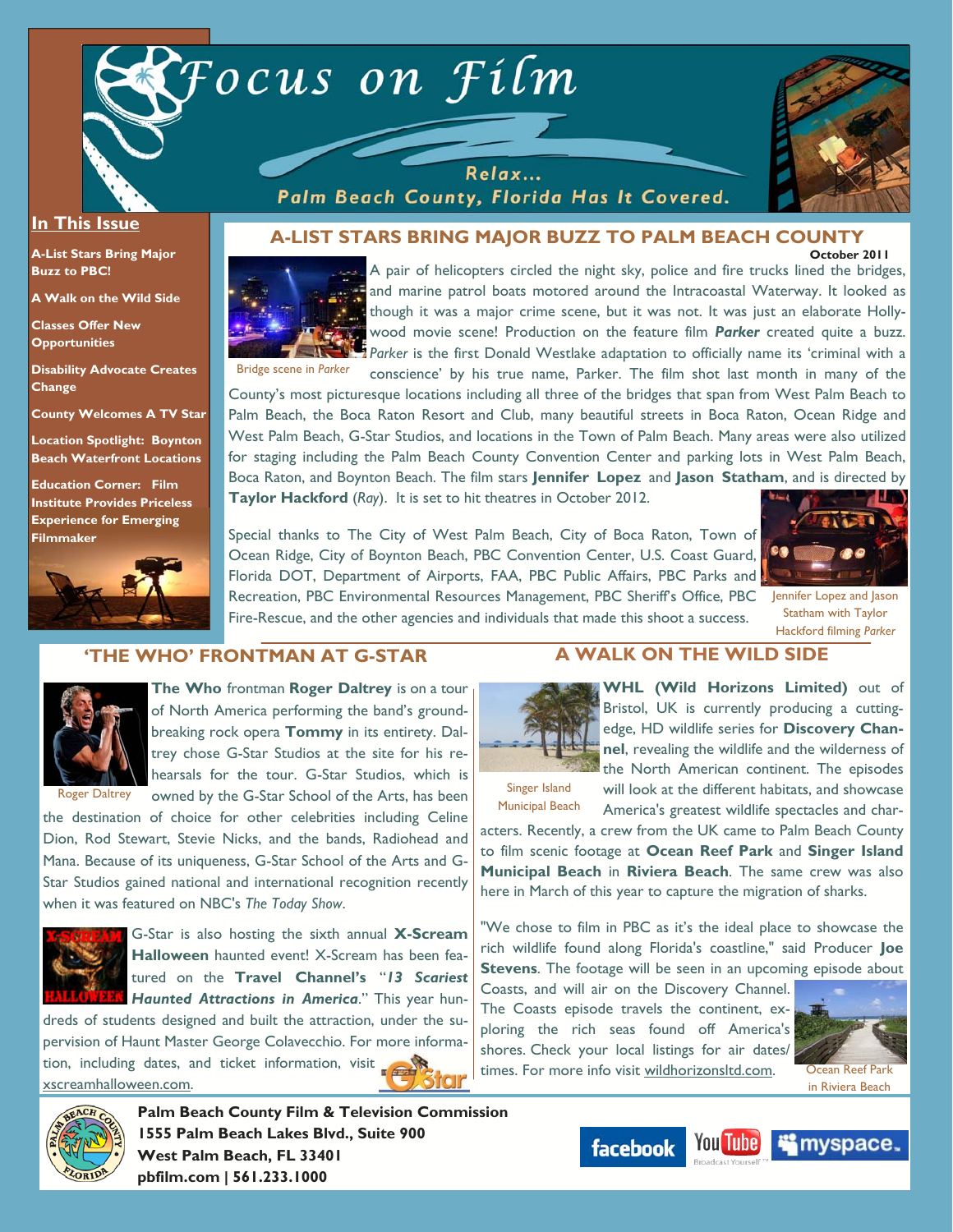# **CLASSES OFFER NEW OPPORTUNITIES**

filmmaking meets guerrilla marketing." Returning with his ever popular course, Real to Reel in Real Time, is Frank Eberling. In Real to Reel, Eberling leads potential filmmakers through the work-flow process of making micro budget indie feature films.

Acting selections include Fundamentals of Acting with Sherman Roberts, Improvisation Plus taught by Todd Vittum, and Emerging Playwrights taught by Sherman Roberts. Most classes, with the

exception of Fundamentals of Acting, run on a six week cycle. For more info call 561.743.9955.



**The Burt Reynolds Institute for Film & Theatre (BRIFT)** is currently offering a wide variety of acting and filmmaking courses. New to the course curriculum is Sixty Second Filmmaking, described by its teacher, writer/

Burt Reynolds teaching students

# director/producer Aaron Wells, as "guerrilla

**TransMedia Group** in **Boca Raton** hired veteran television producer, director and coordinator **Alexandra Flugel** as Director of Video Production. She will run **TransMedia Group Productions**, a new division of the International PR firm. "We're pleased to bring onboard an out-

Alexandra Flugel

standing television and video producer with over 15 years of experience working on a variety of successful productions, from *America's Most Wanted* to Ellen Degeneres," said Trans-Media Group CEO **Tom Madden**.

**PRODUCER TO HEAD UP NEW PR DIVISION** 

**TRANSMEDIA** "Alex has been involved in many successful Troup.com TV and video productions reaching national and international markets," said Madden, an independent television producer himself and former Vice President of Programming at NBC in New York. For more info visit transmediagroup.com.

# **HOLA TV SHOOTS IN BOCA RATON**



**Nubia Rose**, the host of **Hola TV**, is an actress and model who was born and raised in Rio de Janeiro, Brazil. She

Bur Rey Institute for Film & Theatre

moved to the States in 1988 and is a citizen of both Brazil and America. She pub-Nubia Rose interviewing lishes her magazine, **Nubia Rosa Inter-**Kesi Case in Boca Raton **national Magazine**, in English, Spanish

and Portuguese; her magazine showcases Brazilian and Latin styles in America. In 2010, she was asked to transform her magazine into what is now Hola TV! Recently, fashion designer Kesi Case appeared on her show, talking about how she utilizes everyday life for her inspiration for designing clothes. The segment was shot at **The Boca Raton Bridge Hotel** in Boca Raton.

**NUBIA ROSE** "The show is a great instrument to accomplish beautiful things for our community," said Rose. *The Nubia Rose Show* is also airing on the Brazilian TV Network, known as the RBTI Network 598, Dish Network. It is a Brazilian weekly television newsmagazine show **HOLA** broadcast on Saturdays. For more information  $H_{\Omega}$   $\Omega^{\circ}$ 

visit nubiarose.com or nubiarosemag.com.

 $H_{\mathbf{Q}}\Omega$ bole **Dala** 

# **WPB COMPANY ACQUIRES 'EPIC' CAMERA**



**Creative Lab** in West Palm Beach is one of the first production companies in Florida to be able to rent out the much awaited **EPIC X Camera**. "We're one of the first 100 companies worldwide to get this camera," said owner Jeremy Wiles.

Epic Camera

Creative Lab recently opened its fully-equipped film studio. The award-winning company specializes in producing commercial videos and is producing the indie film, *Ark Hunter*. "We hope to make film equipment rentals more accessible to local productions.

Our prices are competitive and we're all about creating good relationships with local film companies," said Wiles. For info visit epiccameraflorida.com.



# **DISABILITY ADVOCATE CREATES CHANGE**



Archer

**Rose Lee Archer**, an award-winning TV Producer and Host of the *Rose Lee Archer* **Show** on the **ION Media Network**, continues to be a passionate advocate for people with disabilities. She is working with the Palm Beach County School District to create a new event "Ticket to Economic Independence." This event will be hosted by Palm Beach State College, at

the Boca Raton campus. The **Archer Disability Foundation (ADF)** is partnering with the Small Business Development Center to create awareness of the resources available in Palm Beach County. There are many resources for parents who are concerned about their child graduating with a regular or special degree, and no employment opportunities. Panelists consisting of corporate business executives will offer tips on successful government compliance.





October's Disability Employment Awareness Month. For info call 561.241.7987.

Mentoring a student at

NASA TV

# **CELEBRATING A SILVER ANNIVERSARY**



**Green Advertising**, a marketing, branding, and advertising agency is celebrating 25 years of service! The company moved into a new building in Boca Raton, and has an extensive client I list. They have also worked with the PBC CVB.

Green Advertising

Green Advertising also expanded their full service advertising agency with the launch of its affiliate production company "**VidPop Productions**." VidPop, is a video production and post-production company that realizes the importance of online and offline video content. The company currently produces television broadcasts, corporate videos, and web video content. For info visit greenad.com.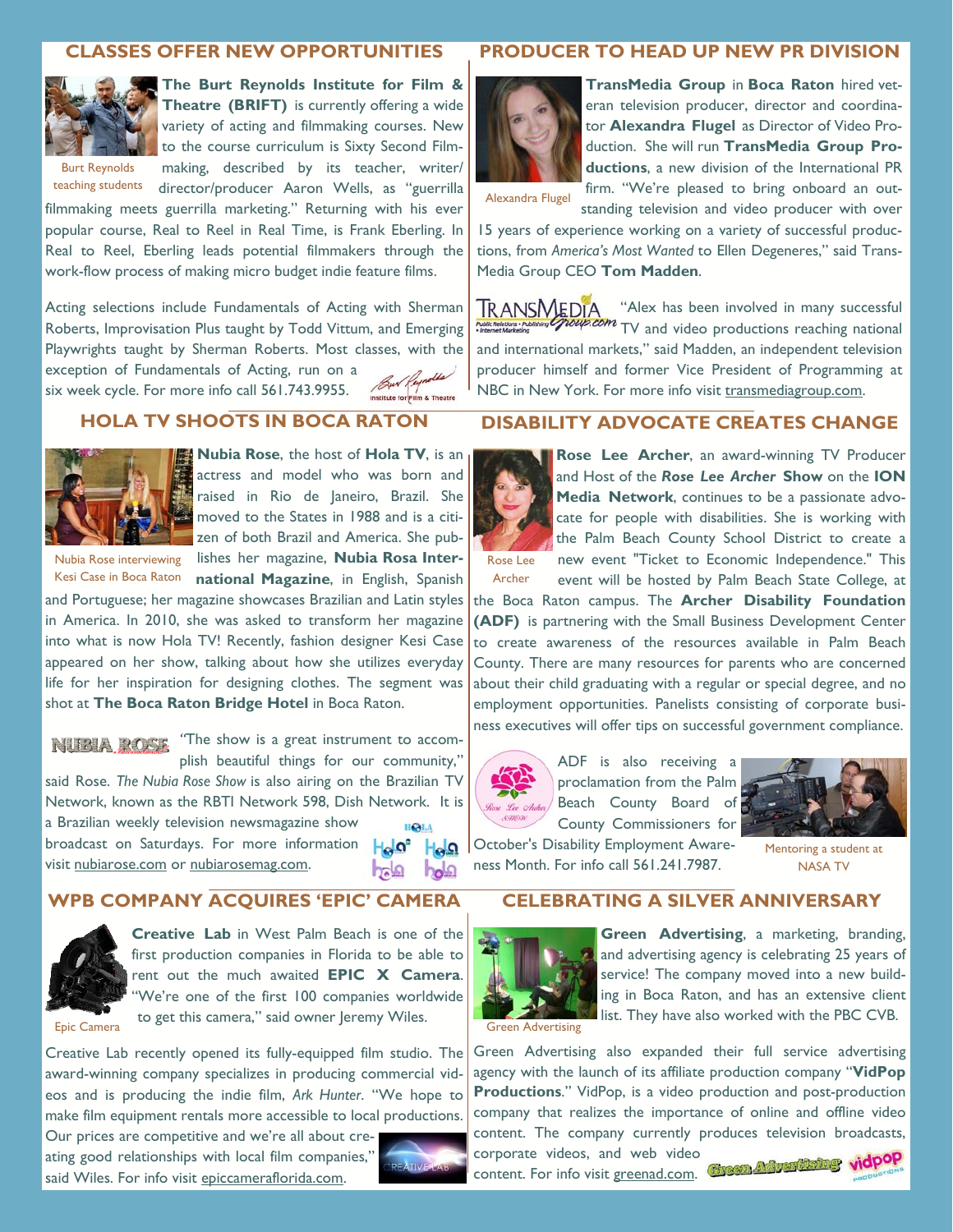# **FILM INSTITUTE PROVIDES PRICELESS EXPERIENCE FOR EMERGING FILMMAKER**



L-R: Taylor Hackford and Stephen Bell

As part of the Palm Beach County Film & Television Institute's Incubator Program, emerging filmmaker **Stephen Bell** engaged in the extraordinary opportunity to shadow director **Taylor Hackford** during the filming of *Parker*. For a week and a half, Bell watched the Oscar-winning film director, who is also the President of the Director's Guild of America make this film. "Taylor was incredibly welcoming, he took time out to chat about how the show had been running, and showed me the new camera they were using (the new RED Epic). He is a very down to earth guy, and within moments we were discussing my upcoming project with the Palm Beach Film Institute that we'll be making next year," said Bell.

"It's a genre piece - an intimate, character-driven revenge drama. It owes a lot to films like *Bonnie and Clyde*, *Days of Heaven*, *Badlands*, as well as some of the smaller films of Christopher Nolan, Ingmar Bergman and the Dardenne Brothers. And it uses conventions that are familiar to the revenge/noir genres, but we're making a real concentrated effort to execute them in different, surprising and engaging ways. It focuses on ideas of redemption, identity and the importance of empathy - the struggle of empathy in the face of overwhelming logic. I feel extremely lucky to have the opportunity to make this film with the Incubator program. It is not easy to get a feature off the ground, especially your first, and I am just extremely grateful to everyone that I've worked with at the Institute and the Palm Beach County Film & Television Commission for believing in the project." The Palm Beach Film Institute initiates programs for emerging filmmakers to develop film writing, production and editing skills to help launch and build their careers. For more info visit pbcfti.org.

# **CELEBRITY INSTRUCTED WORKSHOPS**



**S.T.A.R.S Mission International** is hosting industry workshops on Saturday, October 8, **Mission**<br>**iteruational** from 9:00am-6:00pm at The Borland Center **for the Performing Arts** in **Palm Beach Gardens**. Participants will have the chance to meet Casting Directors and Producers such as:

**Amy Severson** (*Letters to God, Teen Choice Awards, Renee*), Florida Legends Award Winner for Casting, **Dee Miller**, **Mark Koch** *(Lost in Space, The Perfect Game*), **Norton Rodriguez** (CEO *God the Moses Entertainment*), and Radio Producer and VO Expert **Chris Wallace**.



The program will consist of on-camera and in-person auditioning training, television and film production classes, information on headshots, microphone train-

Industry Workshop

ing and much more. Tickets cost \$100. If

you pre-register, and mention Film in Florida, you can save \$25. For more information visit stars4him.net or call 561.707.9823.



Microphone Training

# **RECOGNIZING WOMEN OF EXCELLENCE**



The West Palm Beach Alumnae Chapter of the Delta Sigma Theta Sorority Inc. held its "Women of Excellence" awards ceremony recently and honored **Mami Hampton-Kisner** with the Humanitarian award. As first lady of Tabernacle Missionary Baptist Church,

Mami Kisner Hampton-Kisner was instrumental in helping her church build 53 single-family homes in the northwest district of West Palm Beach and is helping with a \$5 million fundraising drive for the UB Kinsey Education and Community Center project.

Kisner has experience with several organizations, such as the PBC Tourist Development Board. She was also involved with bringing BET *Spring Bling* to PBC for four consecutive years. Congrats!

## **COUNTY WELCOMES A TV STAR**



TV Design Star **Krista Watterworth** has renovated dozens of homes on **HGTV**, and revamped restaurants on the **Food Network**. Now she is remaking her life and career in Palm Beach County (PBC), and is

Krista Watterworth eager to have more TV shows film in the area. "I want to branch into more film and television projects in PBC and believe in promoting local businesses, vendors and artisans. The weather here also opens up so many more opportunities, and it is less expensive than other cities," said Watterworth.



She is currently working closely with **Vanilla Ice** (Rob Van Winkle) on the second season of *The Vanilla Ice Project* on **The DIY Network**. Each season chronicles the

Vanilla Ice on set Photo: Ginger De Vegh

renovation of a luxury home. Watter-Krista Watterworth and worth's job is to create a camera-ready interior. Watterworth also transformed her husband's Jupiter condo into

a high-style home. For more information please visit kristawatterworth.com.



**PROVIDENCIA AWARD WINNER NAMED** 



The official historian for the Palm Beach Chamber of Commerce and The Breakers Resort has been named the 2011 winner of the **Providencia Award**. Ponce is an expert on the life and times of Henry Morrison

IAMES PONCE Flagler, and he offers a unique first-hand perspective on all facets of Palm Beach through his Historical Walking Tours of Wonderful Worth Avenue. His tours were also immortalized on film in *The Worth Avenue Story* and *Down by the Breakers*.

The two other finalists were Lion Country Safari and The Palm Beach International Boat Show. The award is given by the Palm Beach County Convention and Visitors Bureau. For more info call 561.233.3000.